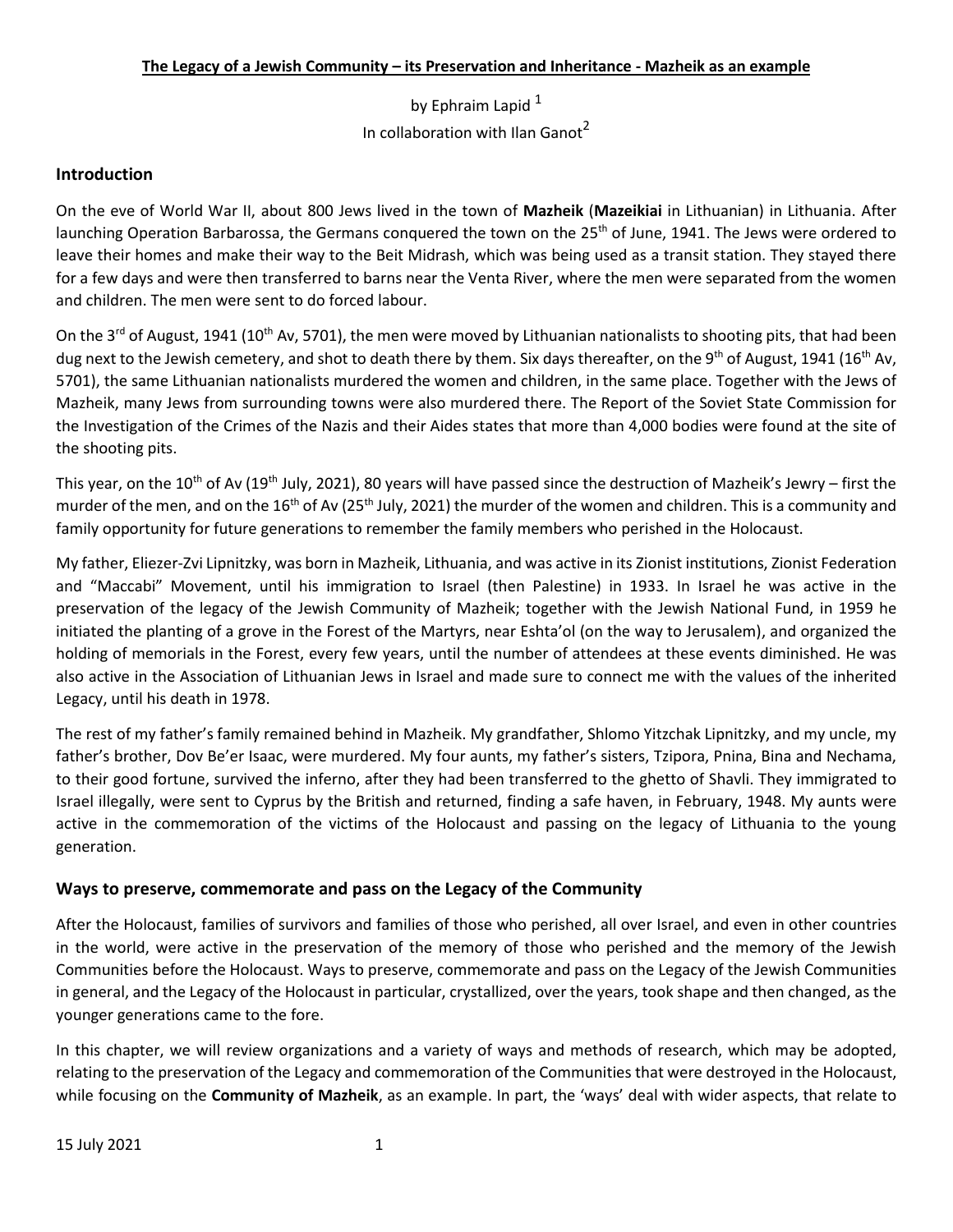Jewish Communities and the Holocaust in general, or to the Holocaust in specific countries, whereas a minority (of the 'ways') relates to a specific city or town.

The following list includes specific examples that relate to Mazheik, indicating their current status.

# **• Jewish sites in towns and cities in Europe**

In a number of European countries, especially in the big towns and cities, for example, Vilna, Kovne, Warsaw, Krakow, Berlin, and others, in which the Jewish Community survived, or was revived after the Holocaust, Jewish sites exist, for example, synagogues, cemeteries, community centres, and more, that had not been destroyed, or were partially destroyed and renovated after the Holocaust. A number of them have once again become active. Concentration camps and extermination sites also remained, in varying states of preservation.

In **Mazheik**, the entire Community was destroyed, leaving behind not a single Jew or Jewish site. A number of public Jewish buildings and houses of Community members still exist, but with no hint of their Jewish origins and no mention of their Jewish past. The Jewish cemetery was desecrated and almost completely destroyed – few tombstones, or remnants thereof, remain. The death pits of the destroyed Community, adjacent to the Jewish cemetery, have been marked and fenced in. Over the years, a number of monuments were erected. It is not known who is responsible for the maintenance of the site (the local authorities?) or if commemorative events are held there. The fear exists that with the passing of the years, the site will fall into neglect and disrepair.

# **• Organizations in Israel, for the commemoration and passing on of the Legacy**

After the Holocaust, descendants of the first generation, in Israel, established organizational frameworks for expatriates from across Europe. Organizations were active, culturally and socially, initiating many commemorative events and, in many cases, giving financial assistance to survivors and their families. With the passing of the years, and the diminishing numbers of first-generation survivors, many such organizations ceased to exist (the Organization for Mazheik expatriates, for example). For Lithuanian expatriates, whose number is small, two Organizations are active: the Association of Lithuanian Jews in Israel and the Association of Jews from Vilna and its surroundings. Most of the activities in these Associations are initiated by the second generation (descendants of the first generation of survivors), in part by those born in Lithuania, and by many who were born in Israel.

Expatriates from **Mazheik** initiated and set up the Organization for Expats from Mazheik, which was headed by Eliezer-Zvi Lipnitzky. They worked towards the preservation of the Legacy of the Mazheik Community, and the commemoration of those that perished: the registration of those who perished in the 'Pages of Testimony' at Yad Vashem, installation of a memorial plaque in the Forest of the Martyrs, organizing memorial services, every few years, and more. With the diminishing of the number of active members from Mazheik, the Organization ceased to exist.

# **• Meetings and annual memorials (Yahrzeit)**

Annual memorials and meetings of remembrance are initiated by various organizations and local authorities, usually on Yom haShoah - the Israeli Holocaust Remembrance Day (27<sup>th</sup> Nisan), International Holocaust Remembrance Day (27<sup>th</sup> January), General Kaddish Day (10<sup>th</sup> Tevet) and within the different frameworks of expatriates from different communities.

# **• Monuments to Lithuanian Communities**

In various places in Israel, monuments exist, to the commemoration of the victims of the Holocaust. A number of these are general monuments, while others are dedicated to the memory of specific communities. To Lithuanian communities, monuments are found in the Valley of the Destructed Communities at Yad Vashem (with the names of the Communities, including Mazheik), the Forest of the Martyrs (the original memorial stone in the depths of the forest was destroyed and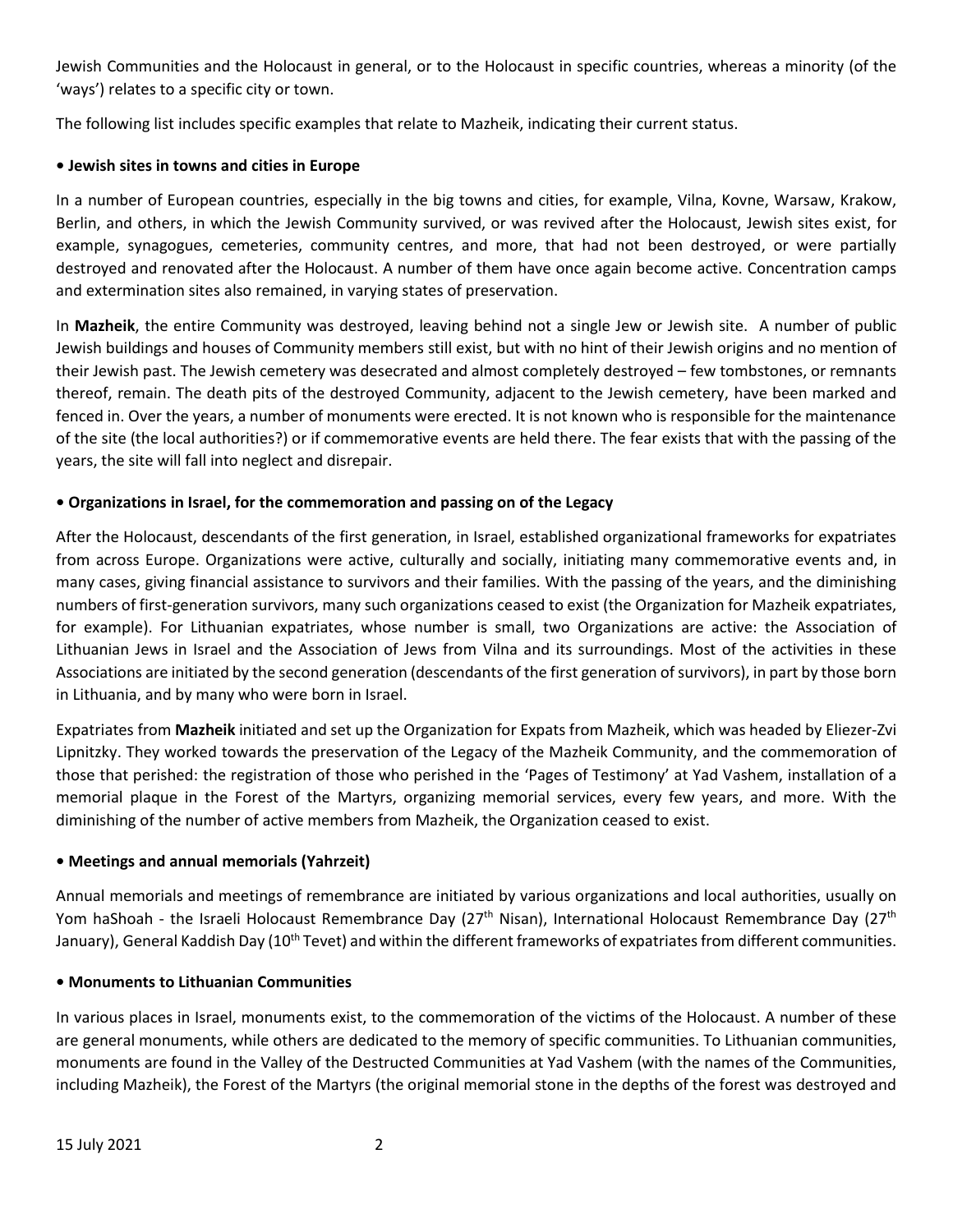replaced with a memorial plaque in the communal Memorial Wall, in a central spot at the entrance to the Forest), and in the cemeteries of Nachlat Yitzchak and Kiryat Shaul in Tel Aviv.

Abroad: In the Vilna Synagogue (with the names of the destroyed communities, including Mazheik), the Holocaust Museum in Washington (with the names of the communities, including Mazheik) and others.

### **• Museums and Research Institutions**

The field of research and teaching contemporary Judaism in general, and the Holocaust in particular, are a central subject in academic institutions and research centres in Israel and around the world. Holocaust education is included in the Education System of Israel.

In Israel, museums and institutions for research and commemoration exist. Among them are Yad Vashem in Jerusalem, the Ghetto Fighters Museum at Kibbutz Locamei haGetaot (Ghetto Fighters), the 'House of Testimony' at Kibbutz Nir Galim, 'Massuah' Museum at Kibbutz Tel Yitzchak, 'Moreshet' ('Legacy') in Giv'at Chaviva, Holocaust Museums in Washington, Berlin and Warsaw, the Museum of the Vilna Ga'on in Vilna, the Historical Museum in Mazheik and more.

Commemoration of the **Mazheik** Community: a number of these institutions possess material relating to the Mazheik Community. For a number of years, until his death in 2016, Algimantas Muturas, Curator in the Historical Museum of Mazheik, was intensively engaged in researching the Jewish Community; he even initiated and published a booklet (in Lithuanian), in memory of the Community, a list of its members from 1920 to 1941 (included in the MMWS Internet site), local Mazheik newspaper articles about the Jewish Community and more.

#### See: [http://mke.lt./Algimantas\\_Muturas](http://mke.lt./Algimantas_Muturas)

### **• Written and Visual Documentation**

Praiseworthy is the fact, that the history of Lithuanian Jewry has been researched and published by many historians. Testimony, memoirs and family stories of survivors and their relatives (oral and written), also the memoirs of residents of other towns and cities, from before the Holocaust, were collected and recorded, mainly when members of the first generation were still living. Over the years, books with personal memoirs have been published, as well as books of remembrance and books about specific communities. Much material can be found in public libraries and the libraries of institutions, which research the Holocaust, for example, the library at Yad Vashem, the National Library in Jerusalem, the library of 'Vilna House', the library of the Holocaust Museum in Washington, and more.

Documentation relating to **Mazheik:** There is no 'Book of the Community' or 'Book of Remembrance' in existence, specifically dedicated to Mazheik. However there are chapters on the Mazheik Community in books, relating to Lithuanian Jewry in general, for example: 'Yahadut Lita' ('Lithuanian Jewry') (Volumes 3, 4), 'Lita' ('Lithuania') (Volume 1), 'The Annihilation of Lithuanian Jewry' (by Rabbi Ephraim Oshry), 'Remember and Be Remembered' (published by the Association of Lithuanian Jews in Israel) and more.

A list, in English, of literature relevant to Mazheik may be found via the following link:

# <https://kehilalinks.jewishgen.org/Mazeikiai/Mazheik%20Bibliographical%20List.htm>

Worth noting is the book by Yehoshua Trigor, native of Mazheik: 'The Litvak who survived, rescued, went to Eretz-Israel' (in Hebrew), published by Yuvalim publishing house, Jerusalem, 2004.

A chapter on Mazheik is included in the special book by Hadassa Levin, 'Daughter of my People - the path of suffering and faith of a daughter of Lita Jewry during the Holocaust' (in Hebrew), published by Bat Ami, Bnei Brak, 1996.

Additional documentation on Mazheik Jewry in general, and family stories in particular, have been collected, over the last two decades, by members of the second generation of survivors, in part as told orally by members of the first generation,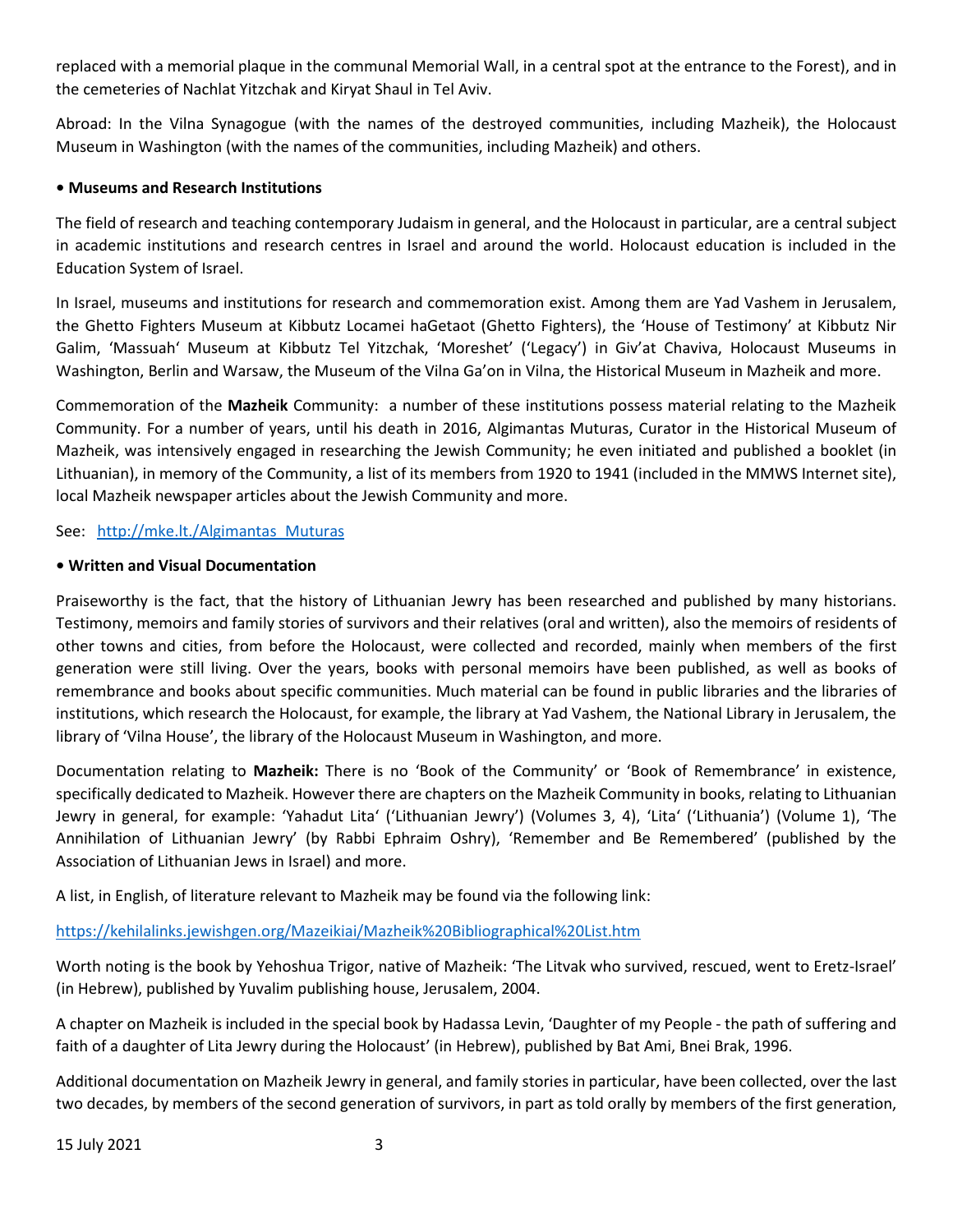who were still living, at the time; included on the MMWS Internet site, dedicated to the memory of the Mazheik Community, to be mentioned further, below.

In recent years there have been many initiatives to produce films for viewing by the general public, or films by families and organizations. This trend is growing. Visual documentation on Jewish communities, including photos and documentary films, may be found in archives, libraries, Institutes and more. Noteworthy is the Steven Spielberg Archive of Jewish film, which includes 10's of 1000's of titles of movies from different periods and different communities.

Also, throughout the Internet, a great deal of visual documentation can be found, relating to Jewish communities in general, and the Holocaust period in particular.

Visual documentation on the **Mazheik** Jewish Community has been uploaded to the MMWS Internet site in commemoration of the Mazheik Community.

Link to the Photo Gallery: <https://kehilalinks.jewishgen.org/mazeikiai/PhotoGallery.htm>

Link to the video, which was made during the Kahana Family's visit to Mazheik in 2003 (soundtrack in Hebrew): <https://m.youtube.com/watch?v=SWduZ1Gk7jQ>

As far as we know, there is just one video about Jewish Mazheik from before the Holocaust. It was made in 1928 by Wolf Rabinowitz, who had emigrated to the U.S.A. in 1915. Link to the video:<https://m.youtube.com/watch?v=6MbLfNuEpDU>

### **• Archival material**

Public and personal material relating to the Lithuanian communities can be found in the following archives: Lithuanian State Historical Archives in Vilna (LVIA), Kaunas Regional State Archives (KRA) and more. A partial list of Museums (and archives) may be found via the following Link:<https://www.litvaksig.org/information-and-tools/archives-and-repositories>

Within the framework of the JewishGen Organization and the LitvakSIG Association, extensive work has been done, locating and indexing archival material, relevant to Jewish communities, in general, and Jewish communities in Lithuania, in particular. Searching these Internet sites, relevant material can be located, and copies ordered directly from the archives. Link to LitvakSIG's search engine, the All Lithuanian Database: [https://www.litvaksig.org/all-lithuanian](https://www.litvaksig.org/all-lithuanian-database/search-ald)[database/search-ald](https://www.litvaksig.org/all-lithuanian-database/search-ald)

An extraordinary archive is the YIVO Archive in New York. Authentic material, relating to Committees of the Jewish Communities, can be found here, from the period of Lithuanian autonomy, 1920 – 1923. Part of the material from the Committee of the **Mazheik** Community can be found in Yehoshua Trigor's book, which is mentioned above, and also in the MMWS Internet site.

See the following Link: [https://kehilalinks.jewishgen.org/Mazeikiai/YIVO%20-](https://kehilalinks.jewishgen.org/Mazeikiai/YIVO%20-%20first%203%20pages%20overview_of_mazeikiai_jewish_com.htm) [%20first%203%20pages%20overview\\_of\\_mazeikiai\\_jewish\\_com.htm](https://kehilalinks.jewishgen.org/Mazeikiai/YIVO%20-%20first%203%20pages%20overview_of_mazeikiai_jewish_com.htm)

#### **• Culture and Art**

The Jews of Lithuania are widely represented in Literature and Poetry by expatriate writers and others. They wrote about Jewish life in Lithuania, before and during the Holocaust. Just to mention a few of them:

Leah Goldberg ('From the Songs of My Beloved Land' and other works), Avraham Sutzkever ('Under the Splendor of the Starry Sky'), Abba Kovner (poetry and prose), Shmerke Kaczerginski ('Quiet') and others.

Yehoshua Sobol wrote the play 'Ghetto' about the Vilna Ghetto (which was turned into motion picture).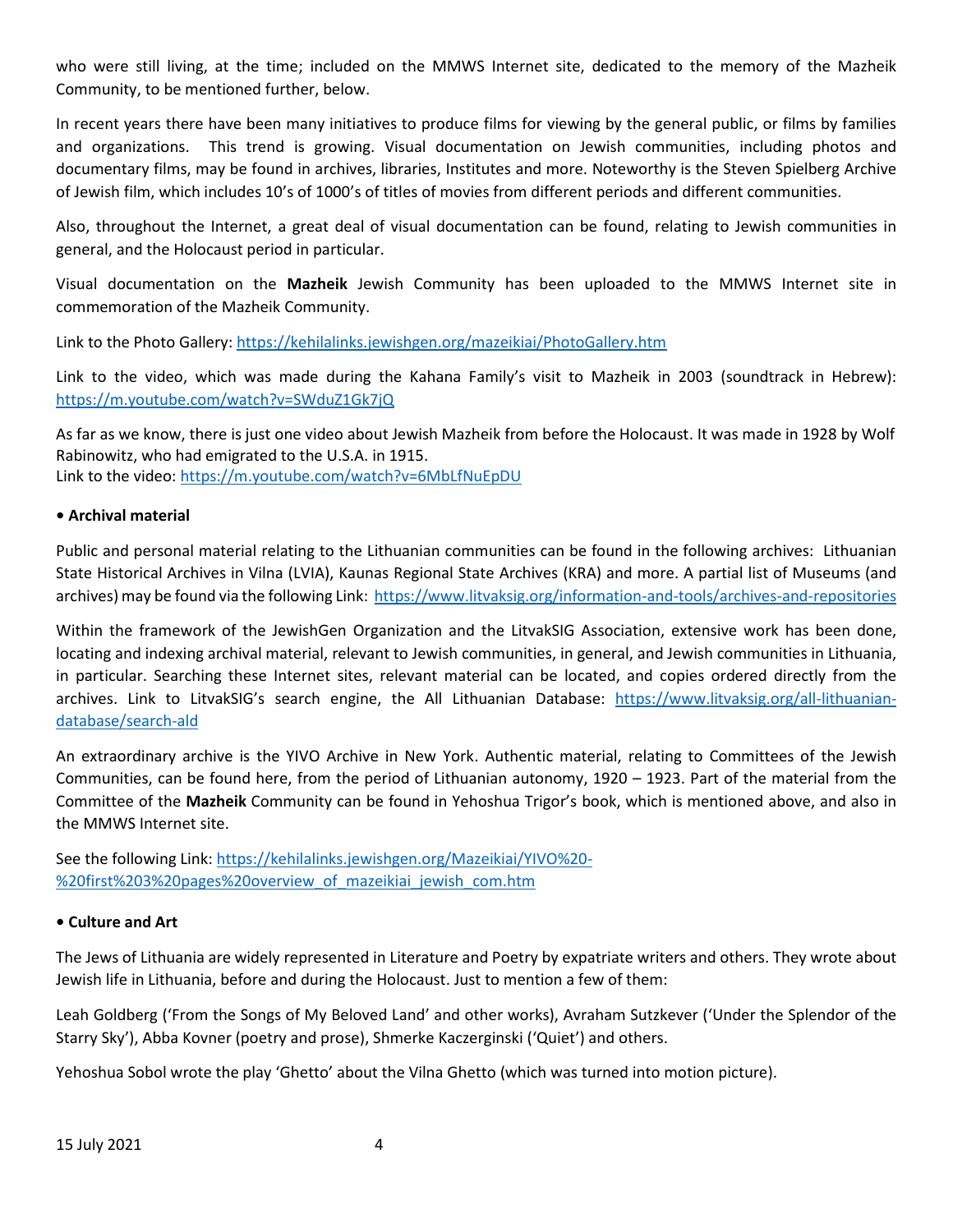The poet Yoram Taharlev, in expressing pride in his Lithuanian heritage, wrote, among other works, 'A Folk Tale – The Elite', in honour of the Community.

'The Nightingale of Vilna', Nechama Lifschitz, became principal Symbolist poet in the culture of Lithuanian Jews.

The painter Moshe Rosenthalis, with his talents, contributed to the subject with is paintings.

### **• Public Initiatives**

As the younger generations became more active, taking over from the older, initiatives were taken for the memorialization, commemoration, education and passing on of the Legacy of the Holocaust, in particular to draw the young generation in Israel and the rest of the world closer to the subject. Among other initiatives, meetings on Holocaust Day in Israel, entitled '**Zikaron baSalon (Memory in the Lounge)**', may be mentioned, **'March of the Living'** at Auschwitz, **Trips to Poland** by students and soldiers (**'Edim beMadim'** (**'Witnesses in Uniform'**), international conferences on the Holocaust and more.

# **• Family Stories and Roots Projects**

Family stories and Roots projects are written and undertaken within the framework of schools and by local initiatives. Family stories about the **Mazheik** Community, written by descendants of families from Mazheik, can be found via the following Links[: https://kehilalinks.jewishgen.org/Mazeikiai/memoirs\\_and\\_stories.htm](https://kehilalinks.jewishgen.org/Mazeikiai/memoirs_and_stories.htm) , under 'Memoirs and Stories', and [https://kehilalinks.jewishgen.org/mazeikiai/families\\_researched.htm](https://kehilalinks.jewishgen.org/mazeikiai/families_researched.htm) , under 'Family Research'.

#### **• Heritage Trips**

In recent decades, heritage trips have become common, to countries, towns and cities, in which the parents or grandparents of the younger generations had lived. In the early years, tours were joined by still-living survivors, who could testify firsthand about the places visited. Also, a number of Heritage trips have been taken to **Mazheik,** over the years. Documentation can be found via the following Link:

[https://kehilalinks.jewishgen.org/Mazeikiai/memoirs\\_and\\_stories.htm](https://kehilalinks.jewishgen.org/Mazeikiai/memoirs_and_stories.htm) , under 'Roots' Trips and Stories.

#### **• Internet Sites**

An important and effective medium for the preservation of the Legacy is the Internet. Many sites include archival material, research and education about places, communities and the Holocaust. Some of the sites are managed by institutes and organizations, while others are solely 'virtual'.

Below are the most important and relevant ones to Lithuania, in general, and to Mazheik, in particular:

**JewishGen** – the top organization for Jewish Genealogy, in the world, provides genealogical information to enthusiasts and to professionals with the required tools in order to research Jewish family history. The organization holds conferences and events, but its chief importance lies in the huge amount of information it has stored on its web servers and which is available to anyone that requests it (subject to free registration).

Link to the Home Page:

<https://www.jewishgen.org/> For example, Link to the JewishGen page on Mazheik: <https://www.jewishgen.org/Communities/community.php?usbgn=-2616566>

**LitvakSIG** – special interest group for the research of Jewish Lithuania.

Link to the Home Page:<https://www.litvaksig.org/>